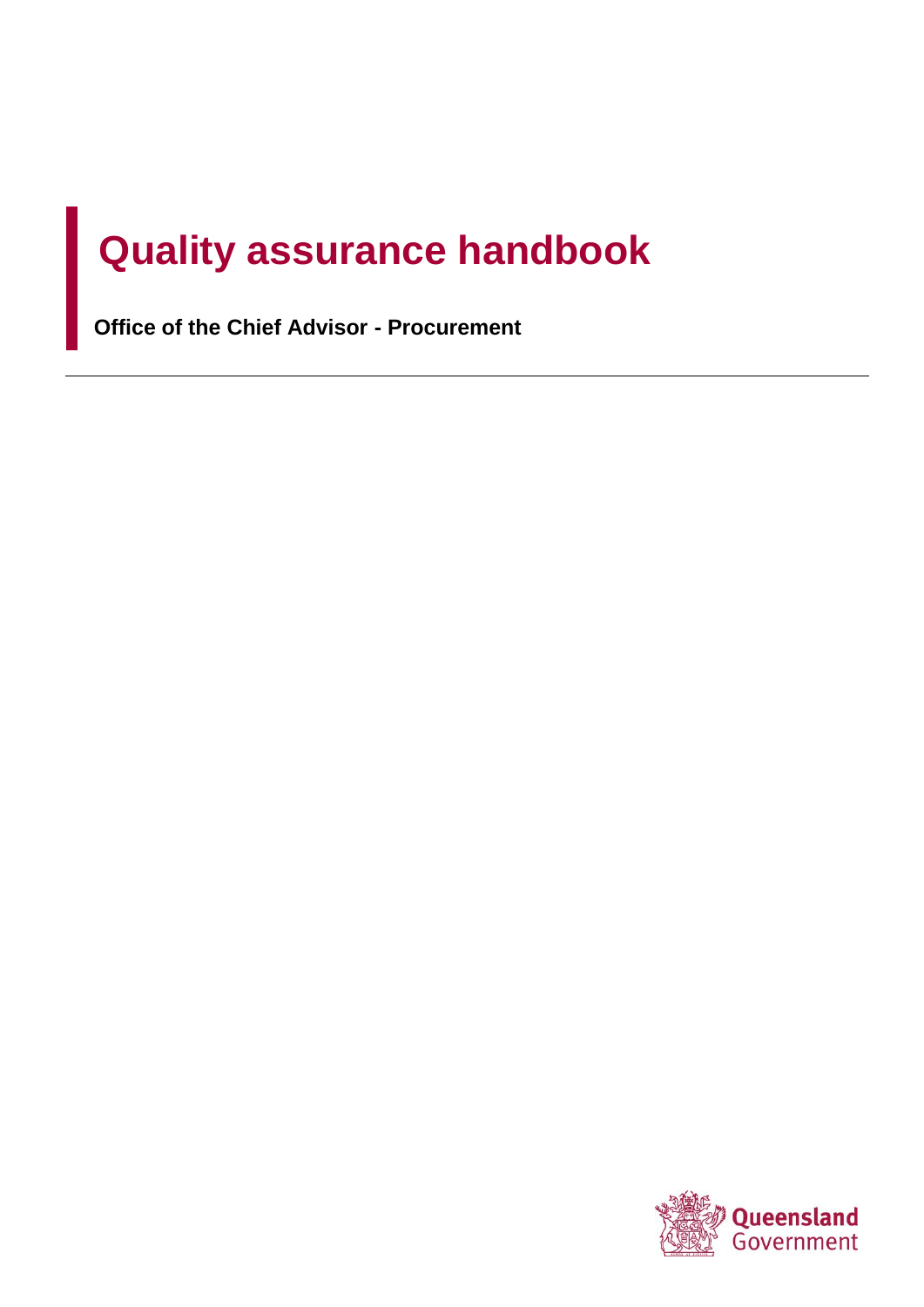*Quality assurance handbook v1.4 April 2019*

#### **The State of Queensland (Department of Housing and Public Works) 2019**



#### <http://creativecommons.org/licenses/by/4.0/deed.en>

This work is licensed under a Creative Commons Attribution 4.0 Australia Licence. You are free to copy, communicate and adapt this work, as long as you attribute by citing 'Quality assurance handbook, State of Queensland (Department of Housing and Public Works) 2019'.

#### **Contact us**

The Office of the Chief Advisor – Procurement is committed to continuous improvement. If you have any suggestions about how we can improve this guide, or if you have any questions, contact us at [betterprocurement@hpw.qld.gov.au.](mailto:betterprocurement@hpw.qld.gov.au)

#### **Disclaimer**

This document is intended as a guide only for the internal use and benefit of government agencies. It may not be relied on by any other party. It should be read in conjunction with the Queensland Procurement Policy, your agency's procurement policies and procedures, and any other relevant documents.

The Department of Housing and Public Works disclaims all liability that may arise from the use of this document. This guide should not be used as a substitute for obtaining appropriate probity and legal advice as may be required. In preparing this document, reasonable efforts have been made to use accurate and current information. It should be noted that information may have changed since the publication of this document. Where errors or inaccuracies are brought to the attention of the Department of Housing and Public Works, a reasonable effort will be made to correct them.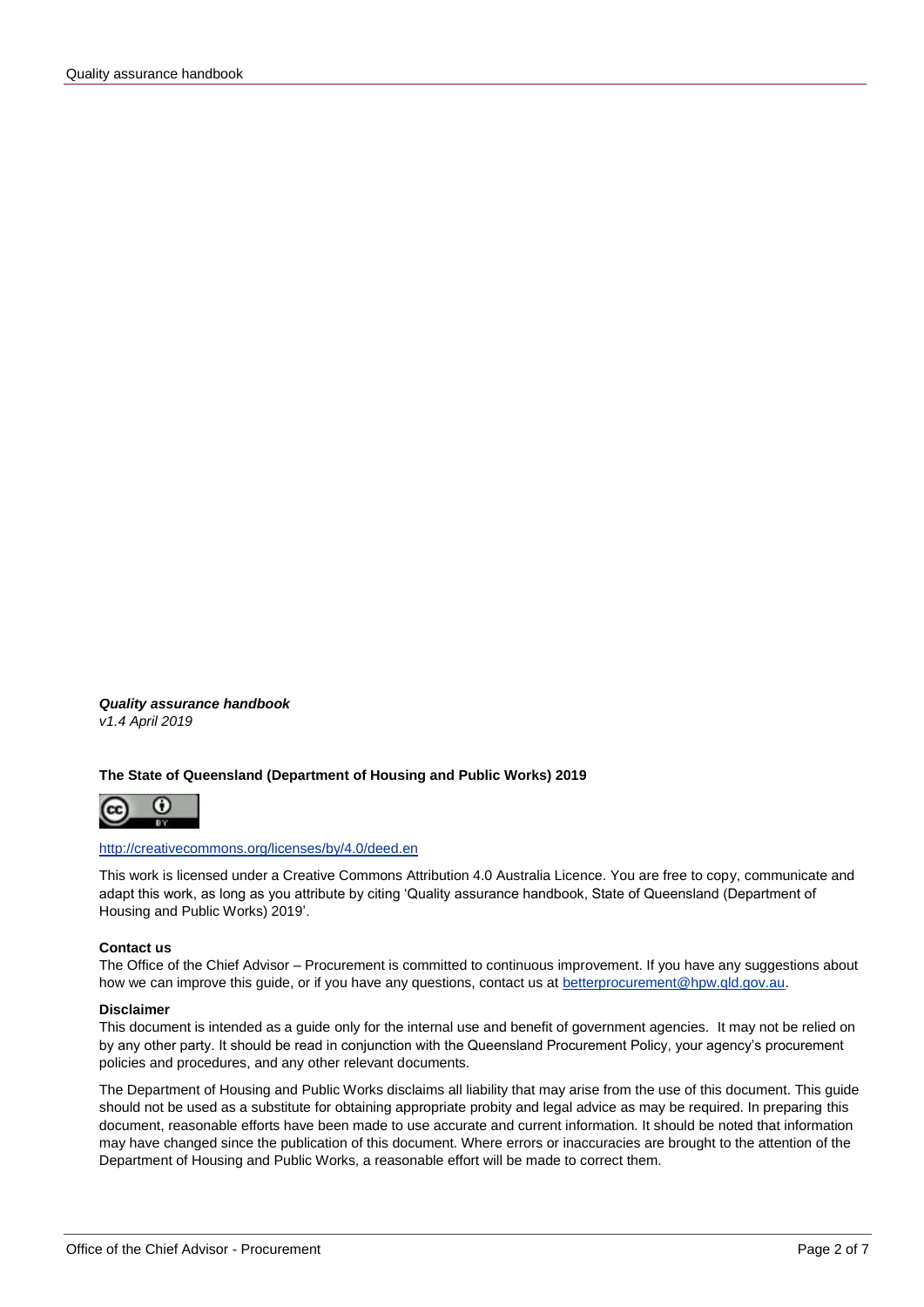# **Table of Contents**

| <b>Quality assurance and quality management</b> | $\blacktriangle$        |
|-------------------------------------------------|-------------------------|
|                                                 |                         |
|                                                 |                         |
| <b>Overview</b>                                 | $\overline{\mathbf{A}}$ |
| Recommended practice                            | $\overline{4}$          |
| <b>Assessing risk</b>                           | 5                       |
| Recommended practice                            | 5                       |
| <b>Determining appropriate QA requirements</b>  | 5                       |
|                                                 | .6                      |
| <b>Recommended practice</b>                     | 6                       |
|                                                 | . 6                     |
| <b>Certification</b>                            | 6                       |
| <b>Selected elements</b>                        | 7                       |
|                                                 |                         |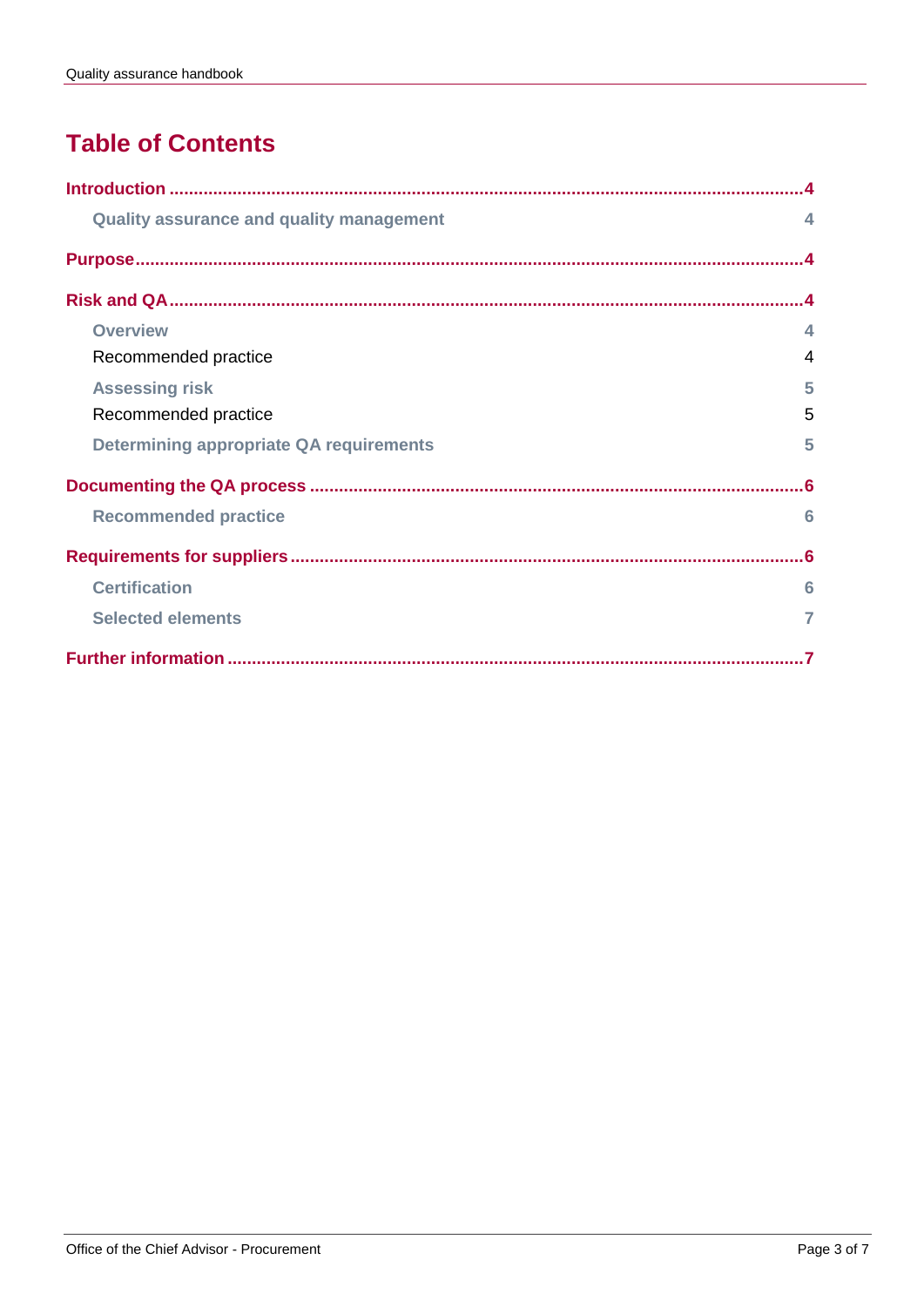# <span id="page-3-0"></span>**Introduction**

## <span id="page-3-1"></span>**Quality assurance and quality management**

Quality Assurance (QA) means managing business processes in such a way that both the supplier and the customer are satisfied with the quality and consistency of the goods or services being produced/provided.

Quality management is the coordination of activities that direct and control an organisation or group of people and facilities with an arrangement of responsibilities and relationships in regard to quality.

Since the development and implementation of the Queensland Government's QA policy, quality assurance systems have evolved to become quality management systems. These quality management systems still incorporate the practices of visibly assuring quality through management controls.

There has been international agreement about the issues that any business needs to control if quality, consistency, business improvement and customer satisfaction are to be achieved. These issues are contained in the International Standards Organisation (ISO) [9000 Quality Management.](http://www.iso.org/iso/home/standards/management-standards/iso_9000.htm)

## <span id="page-3-2"></span>**Purpose**

The purpose of this guide is to inform Queensland Government agencies and suppliers about the [Queensland Government's Quality Assurance Policy.](http://www.hpw.qld.gov.au/SiteCollectionDocuments/QualityAssurancePolicy.pdf)

This guidance document should be read together with the **Queensland Procurement Policy and Quality** [Assurance Policy,](http://www.hpw.qld.gov.au/SiteCollectionDocuments/QualityAssurancePolicy.pdf) the agency's procurement procedures, and related government policies or instruments.

# <span id="page-3-3"></span>**Risk and QA**

## <span id="page-3-4"></span>**Overview**

To fulfil the requirements of the QA policy, agencies must be able to make an assessment of the level of risk associated with a procurement.

Procurement risk depends on the consequences and the probability of something going wrong with either the procured good or service or the procurement transaction. The risk to be assessed is the risk to the buyer (the agency) and is assessed by the buyer. Risk exposures arise from four sources:

- the buying organisation
- the product or service
- the supplier
- the market.

QA cannot be used to manage market-related risks. It is useful for managing goods or service related risks and to a lesser extent those related to the supplier.

Practical information on assessing risk is contained in the [Standards Australia handbook HB 436:2004,](http://infostore.saiglobal.com/store/details.aspx?ProductID=569006) and in [AS/NZS ISO 31000:2009 Risk management –](http://infostore.saiglobal.com/store/details.aspx?ProductID=1378670) principles and guidelines. Copies of these publications can be obtained from the [SAI Global website.](http://infostore.saiglobal.com/store/)

#### <span id="page-3-5"></span>**Recommended practice**

Before a purchase is made risks should be identified and analysed. A strategy for managing the risks should then be developed and implemented. QA is one of the methods available for managing some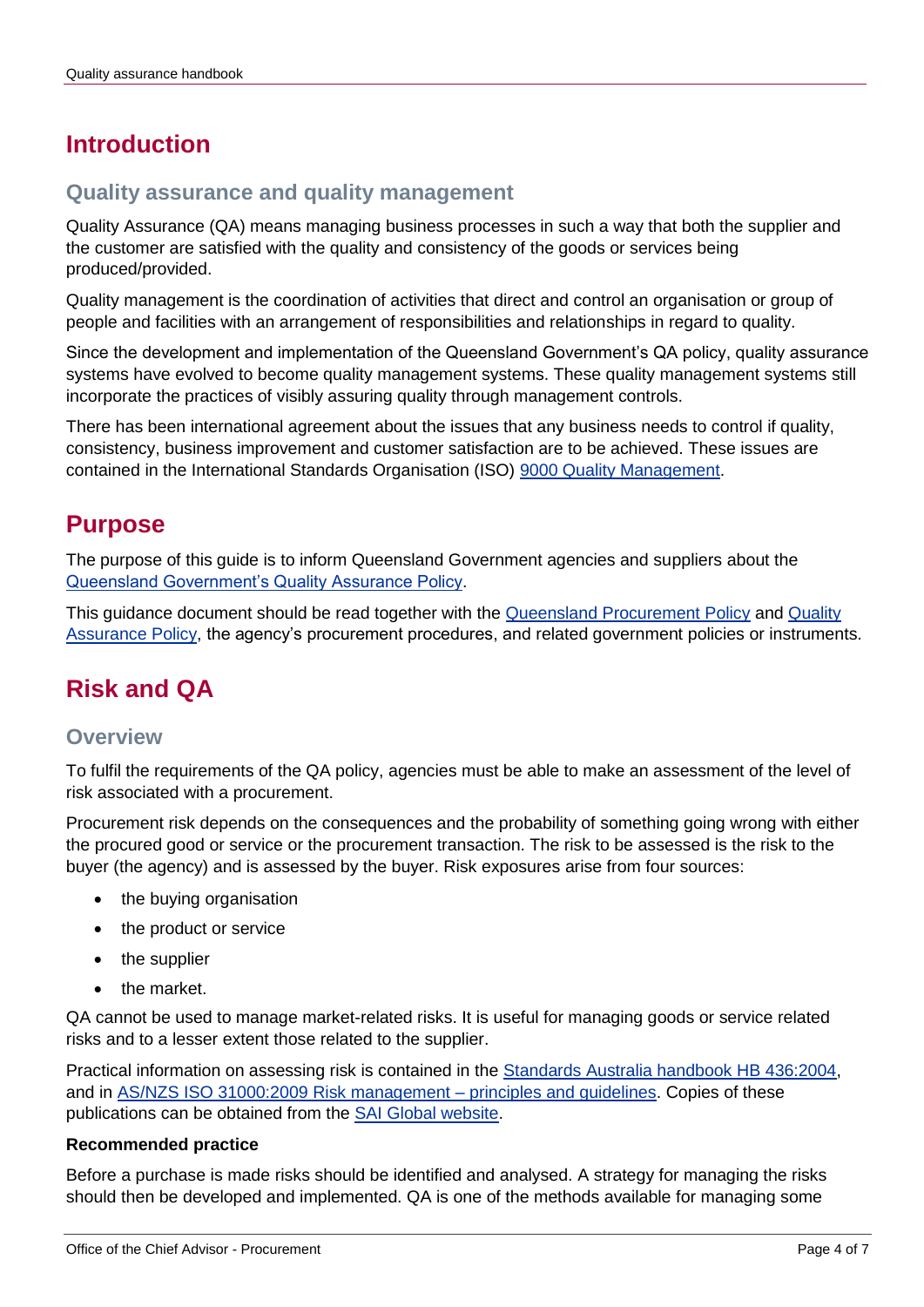procurement risks. Where appropriate, QA (through application of the ISO 9000 – [Quality management\)](http://www.iso.org/iso/home/standards/management-standards/iso_9000.htm) can be specified as a mandatory requirement that the supplier must meet.

Risk should be assessed for all purchases, although for low value purchases this may only be notional; for regular purchases it would need to be done only at the time of initial purchase, on the condition the defined product or service does not change.

For purchases of \$100, 000 or more, the risk assessment process should be more formal and appropriate records kept.

## <span id="page-4-0"></span>**Assessing risk**

Once the risks of procurement are identified, the consequences and probability of each risk need to be determined.

When considering the consequences of a risk, consider:

- how critical the outcome of the procurement is
- what level of risk will be tolerated by an external/public perspective
- what, who, and how many are affected by the risk.

When considering the probability of a risk occurring, consider:

- the circumstances surrounding an activity that affect the level of probability of the risk occurring
- the frequency of exposure to the risk usually the probability is higher as the frequency of exposure to the risk increases.

#### <span id="page-4-1"></span>**Recommended practice**

A range of qualitative and quantitative methods are available to help analyse the consequences and probabilities of risk. One common qualitative method is to use a combination of experience, good judgement and a simple scale of intensity/severity. For example, consequences and probability can be defined using simple rating scales such as:

- high, medium, low
- highly likely to highly unlikely
- numeric scales (e.g. 1 to 5).

Avoid subjective judgements, and be objective in determining ratings of risks. Ask regularly, 'would an independent person reach the same conclusion?'

Start with a simple qualitative analysis to get a general indication of risk and to do the initial screening; then, if necessary, use quantitative methods for more specific analysis. Quantitative methods involve using numerical information to arrive at a percentage or dollar value: for example, using cost benefit analysis. Quantitative analysis may be necessary for complex and/or high relative expenditure risks. Seek specialist advice when detailed or scientific analysis is needed.

### <span id="page-4-2"></span>**Determining appropriate QA requirements**

Specification of appropriate QA requirements requires the agency to assess the risks associated with the procurement. Risk is classified into three levels: low, moderate and high. **Table 1** below summarises the relevant QA requirements.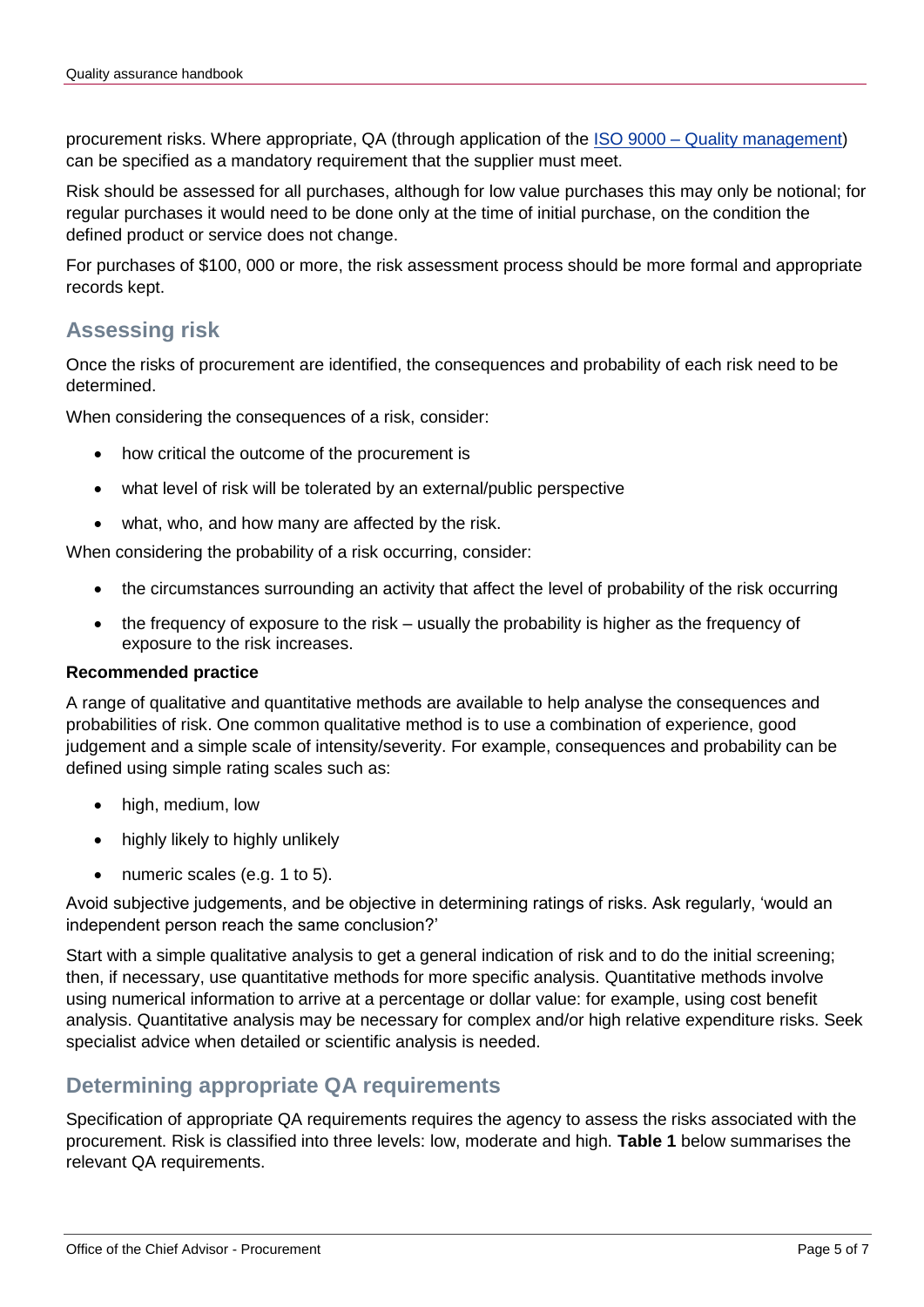| Value of good<br>or service |                | Level of risk $\vert$ QA requirement                                                                                         | Proof                                                                                                                                                                                                                                               |
|-----------------------------|----------------|------------------------------------------------------------------------------------------------------------------------------|-----------------------------------------------------------------------------------------------------------------------------------------------------------------------------------------------------------------------------------------------------|
| <b>Below \$100,000</b>      | Not applicable | No formalised QA required<br>except if determined by<br>government or a government<br>agency to be a 'high risk'<br>purchase | As applicable                                                                                                                                                                                                                                       |
| \$100,000 and<br>above      | Low            | No formalised QA required                                                                                                    | QA not applicable                                                                                                                                                                                                                                   |
|                             | Moderate       | Selected elements from the<br>Quality System Standard (e.g.<br>AS/NZS ISO 9001)                                              | Evaluation by an International<br>$\bullet$<br><b>Register of Certificated</b><br>Auditors (IRCA) or Exemplar<br>Global registered auditor<br>A competent auditor engaged<br>$\bullet$<br>by a JAS-ANZ accredited<br>third party certification body |
|                             | High           | Quality system standard (e.g.<br>AS/NZS ISO 9001)                                                                            | Formal third party QA certification                                                                                                                                                                                                                 |

#### **Table 1: Relevant QA requirements**

# <span id="page-5-0"></span>**Documenting the QA process**

## <span id="page-5-1"></span>**Recommended practice**

Agencies should ensure they retain appropriate records which demonstrate how they have applied the QA policy to each procurement. This is particularly important where the procurement is assessed as moderate or high risk. Where the procurement is assessed as moderate risk, officers must ensure they can demonstrate why selected elements were chosen and how they were applied. The QA process must be able to withstand independent review.

# <span id="page-5-2"></span>**Requirements for suppliers**

Suppliers offering to government agencies are required to understand the QA requirements and satisfy these where they are specified. It is also the responsibility of the suppliers to demonstrate they meet the QA requirements specified by government agencies.

Suppliers must demonstrate conformance to the required QA standards through certification. The certification of conformance must be issued by a [JAS-ANZ accredited third party certification body.](http://www.jas-anz.com.au/index.php?option=com_content&task=blogcategory&id=44)

## <span id="page-5-3"></span>**Certification**

For moderate to high risk procurement, organisations doing business with the Queensland Government need to be able to prove their quality management systems meet quality management standards. This is achieved by a quality management system audit. The audit must be performed by a Joint Accreditation [System of Australia and New Zealand \(JAS-ANZ\)](http://www.jas-anz.com.au/) [accredited independent quality system certification](http://www.jas-anz.com.au/index.php?option=com_content&task=blogcategory&id=44)  [organisation \(third party certification\).](http://www.jas-anz.com.au/index.php?option=com_content&task=blogcategory&id=44)

The [JAS-ANZ website](http://www.jas-anz.com.au/) [lists accredited bodies](http://www.jas-anz.com.au/index.php?option=com_content&task=blogcategory&id=44) able to perform these audits and issue the only certificates acceptable to Queensland Government. However, covering the costs associated with a third-party audit will be the responsibility of the supplier. The Queensland Government automatically recognises suppliers with certification from accredited third party certification bodies.